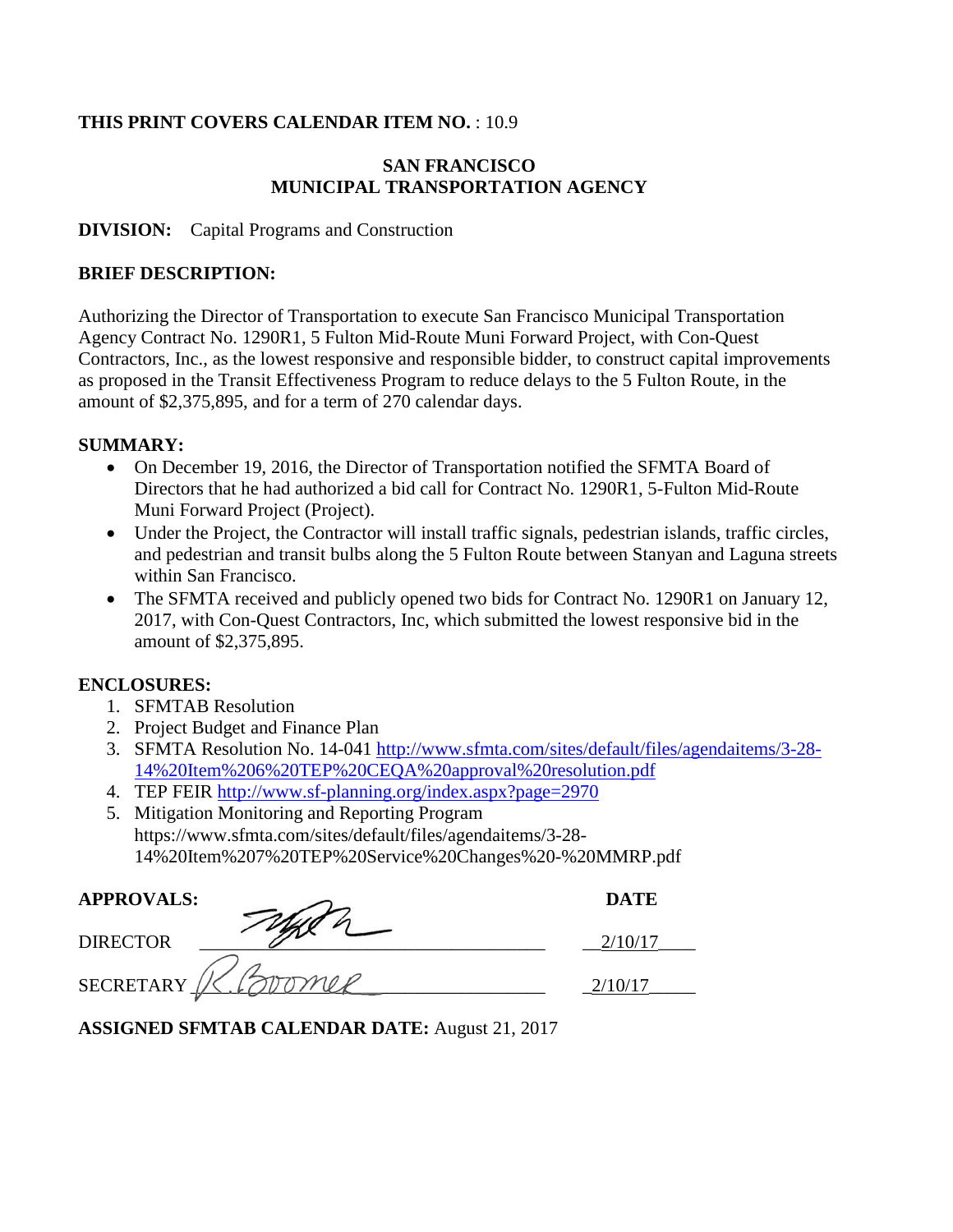## **PAGE 2.**

## **PURPOSE**

The purpose this calendar item is to authorize the Director of Transportation to execute San Francisco Municipal Transportation Agency Contract No. 1290R1, 5-Fulton Mid-Route Muni Forward Project, with Con-Quest Contractors, Inc., as the lowest responsive and responsible bidder, to construct capital improvements as proposed in the Transit Effectiveness Program to reduce delays to the 5 Fulton Route, in the amount of \$2,375,895, and for a term of 270 calendar days.

# **STRATEGIC PLAN GOALS AND TRANSIT FIRST POLICY PRINCIPLES**

The work to be performed under Contract No. 1290R1 will assist in the implementation of the following goals, objectives and initiatives in the SFMTA Strategic Plan:

| Goal 1: | Create a safer transportation experience for everyone.                                                                 |
|---------|------------------------------------------------------------------------------------------------------------------------|
|         | Objective 1.3 Improve the safety of the transportation system.                                                         |
| Goal 2: | Make transit, walking, bicycling, taxi, ridesharing $\&$ car-sharing the preferred<br>means of travel.                 |
|         | Objective 2.2 Improve transit performance.                                                                             |
| Goal 3: | Improve the environment and quality of life in San Francisco.                                                          |
|         | Objective 3.1 Reduce the Agency's and the transportation system's resource<br>consumption, emissions, waste and noise. |
|         | Objective 3.2 Increase the transportation system's positive impact to the<br>economy.                                  |
|         | Objective 3.3 Allocate capital resources effectively.                                                                  |
|         | Objective 3.4 Deliver services efficiently.                                                                            |

Transit First Policy Principles:

- 1. To ensure quality of life and economic health in San Francisco, the primary objective of the transportation system must be the safe and efficient movement of people and goods.
- 2. Public transit, including taxis and vanpools, is an economically and environmentally sound alternative to transportation by individual automobiles. Within San Francisco, travel by public transit, by bicycle and on foot must be an attractive alternative to travel by private automobile.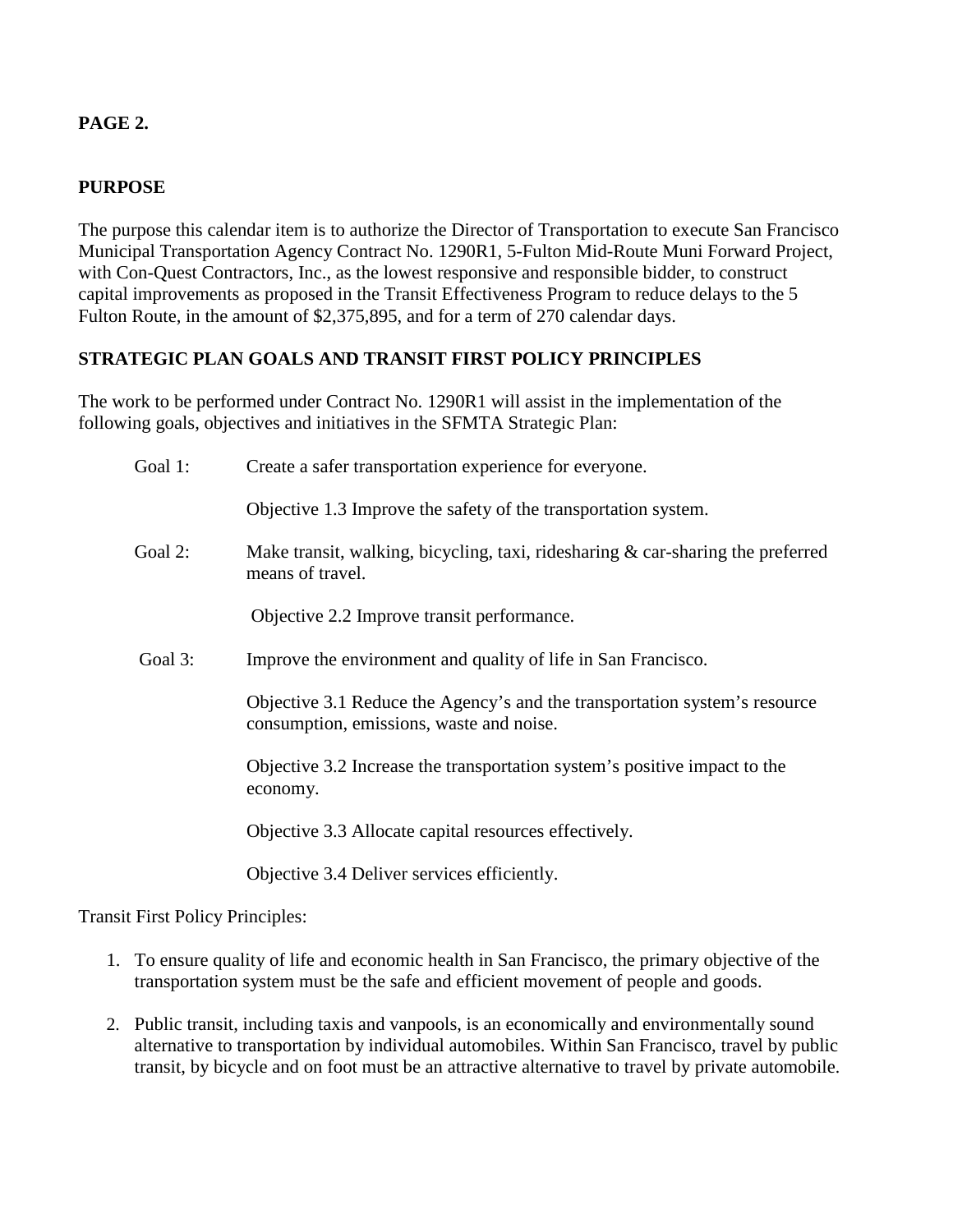## **PAGE 3.**

### **DESCRIPTION**

This project is part of the SFMTA's Muni Forward Program, formerly known as the Transit Effectiveness Program (TEP), to reduce travel times and enhance reliability across the SFMTA's transit network. The TEP report identified a variety of Travel Time Reduction Proposals (TTRPs), where engineering strategies are oriented to specifically address the delays transit vehicles experience along rapid routes, drawing from the Transit Preferential Streets Toolkit, which includes different engineering measures to improve transit service.

The 5-Fulton trolley bus line, as identified in the TEP report, is a Rapid Network route. It is an important connector between the Richmond District and Downtown. The line carries almost 20,000 daily passengers at an average travel speed of 9 mph. A complete service run in each direction from the beginning to the end of the route takes about 50 minutes.

Under the project, the Contractor will install traffic signals, pedestrian islands, traffic circles, and pedestrian and transit bulbs along the 5 Fulton Route between Stanyan and Laguna streets within San Francisco.

The SFMTA believes that this work will further enhance safety, improve reliability, and reduce bus travel time by implementing engineering changes to this route with a goal of improving the travel times by 15% and increasing ridership by 5%.

### **Procurement History; Bids Received**

This contract was advertised twice before:

- In May 2016, the Contract 1290 went out to bid with a Local Business Enterprise (LBE) subcontracting goal of 35%. On July 7, 2016, the SFMTA received a single bid that was determined to be non-responsive to the LBE requirements.
- In September 2016, the SFMTA issued Contract No. 1290R for bid, also with an LBE subcontracting goal of 35%. On October 25, 2016, the SFMTA once again received a single bid that was determined to be non-responsive to the LBE requirements.

In light of the two unsuccessful bid results, the Contract Compliance reduced the LBE subcontracting goal to 20% to attract additional bidders.

On December 19, 2016, the Director of Transportation notified the SFMTA Board of Directors that he had authorized a bid call for Contract No. 1290R1 in accordance with Board Resolution No. 09- 191, which delegated, among other things, the authority to issue bid calls to the Director of Transportation.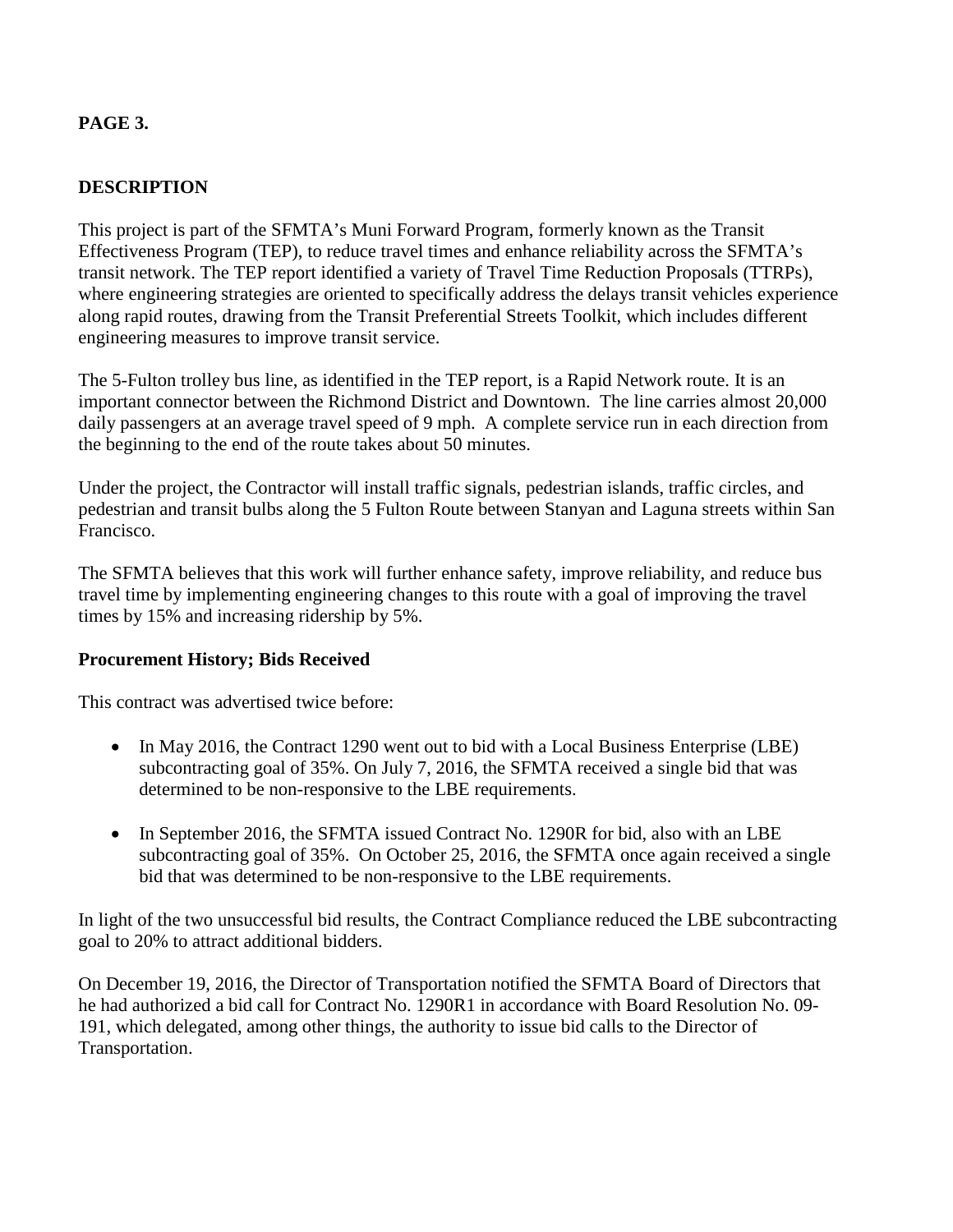#### **PAGE 4.**

On January, 12, 2017, SFMTA received the following two bids, both of which were responsive and met the LBE subcontracting goal:

| <b>Bidders</b>          | <b>Total Bid</b> |
|-------------------------|------------------|
|                         | Price            |
| Con-Quest               | \$2,375,895      |
| Contractors, Inc.       |                  |
| A Ruiz Construction Co. | \$2,496,245      |
| & Assoc., Inc.          |                  |

The original engineer's estimate for the work at the time of bid advertisement was \$2,600,000. The bid submitted by Con-Quest Contractors Inc. (Con-Quest) is eight percent below the engineer's estimate. Staff has concluded that, although there is variation in some of the individual bid items, the SFMTA has obtained a fair and reasonable price for the Project.

The construction work is to be substantially completed within 270 calendar days from the Notice to Proceed.

Bidders are required by the California Subletting and Subcontracting Fair Practices Act (Public Contract Code section 4104) to list all subcontractors that will perform more than one-half of one percent of the value of the Contract. Con-Quest listed the following subcontractors:

| <b>Subcontractor</b>                 | <b>Status</b> | <b>Value</b> |
|--------------------------------------|---------------|--------------|
| Bay Area Lightworks                  | LBE, MBE,     | \$354,850    |
| <b>Balfour Beatty Infrastructure</b> |               | \$484,607    |
| JDB & Sons Construction Inc          | LBE, OBE      | \$133,000    |
| Roadway Construction                 | LBE, MBE      | \$37,500     |

The Contract Compliance Office reviewed the bid proposals and determined that Con-Quest has made a commitment to achieve the Local Business Enterprise (LBE) participation goal of 20% established for this contract and has met the LBE sub-contracting requirements by listing Bay Area Lightworks, JDB & Sons Construction, Roadway Construction as their sub-contractors for the project.

In addition, Con-Quest has made a commitment to meet the Non-Discrimination Equal Employment Requirements of the contract. Further Con-Quest is in compliance with the City's Equal Benefits ordinance.

### **PUBLIC OUTREACH**

SFMTA staff conducted extensive outreach between June 2014 and early 2015 regarding the proposed parking and traffic modifications. Outreach efforts included two community meetings, a Public Hearing on July 10, 2015, direct engagement of 28 neighborhood groups and representatives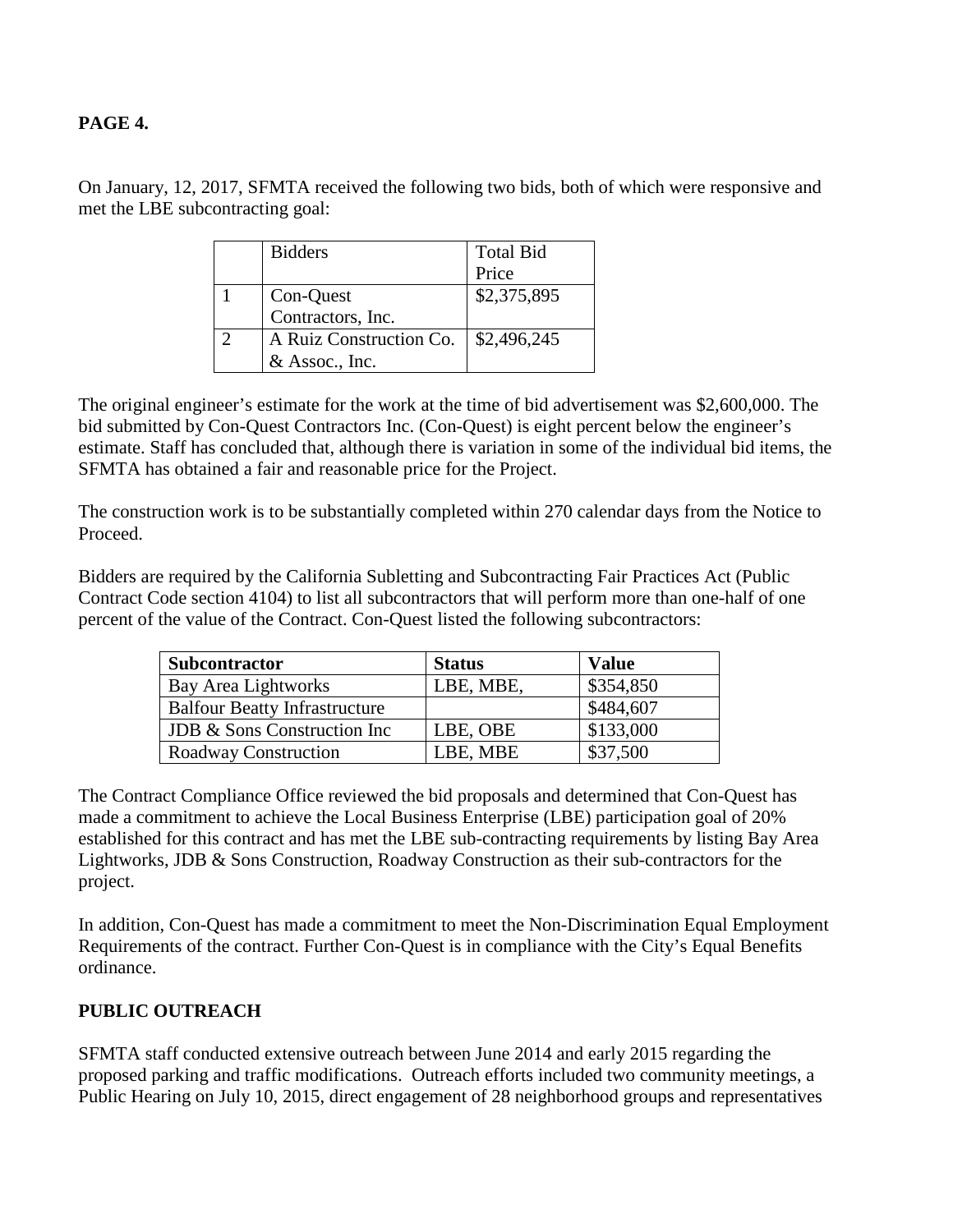### **PAGE 5.**

of the San Francisco Fire Department (SFFD), distribution of flyers that reached over 2,000 people, surveys, and web, email, and social media updates. The outreach process enabled SFMTA staff to make the following modifications to their approach:

- Based on feedback about stop changes and new traffic signals, SFMTA staff modified their project proposals to leave existing conditions in place at McAllister and Baker streets, eliminate plans for traffic signals at McAllister and Pierce streets, and implement traffic calming measures instead of traffic signals at McAllister and Lyon streets and McAllister and Steiner streets. A number of residents participated at the July 10, 2015 public hearing to voice their feedback that traffic circles do not, in their view, provide adequate pedestrian safety. SFMTA staff believes that this is, in fact, not true based on research done in other cities. For example, Sacramento found that accidents decreased by 70% at locations where they implemented a traffic circle. Staff will monitor the traffic circles after implementation and make design changes if appropriate.
- Based on SFFD feedback, the SFMTA modified traffic circle curb heights to ensure efficient fire truck navigation and the ability to stage firefighting operations in the vicinity of overhead wires.

On September 1, 2015, the SFMTA Board of Directors gave final approval of the traffic and parking modifications along the 5/5R Fulton Rapid route, including the replacement of stop signs with traffic circles on McAllister Street at the intersections of Lyon and Steiner streets under this contract.

### **ALTERNATIVES CONSIDERED**

The Project team held discussions with Maintenance staff concerning whether the work should be done by in-house staff. The preference was to have a contractor perform the work because contractors have enough crews with OCS construction expertise to complete the work in a timely manner, with minimal impact to Operations. Staff determined that contracting out was the practical alternative.

# **FUNDING IMPACT**

This contract will be funded from the first issuance of the 2014 Transportation and Road Improvement General Obligation Bond and local ½ cent sales tax (Proposition K) funds.

### **ENVIRONMENTAL REVIEW**

The 5-Fulton Rapid Muni Forward transit project is within the scope of the Travel Time Reduction Proposal TTRP.5: 5 Fulton and 5L Fulton Limited Expanded Alternative as defined in the TEP Final Environmental Impact Report (FEIR). The TEP FEIR was certified by the San Francisco Planning Commission in Motion No. 19105 on March 27, 2014. Subsequently, on March 28, 2014 in Resolution No. 14-041, the SFMTA Board of Directors approved all of the TEP proposals including Service-Related Capital Improvements and Travel Time Reduction Proposals to improve transit performance along various Municipal Railway routes. As part of Resolution No. 14-041, the SFMTA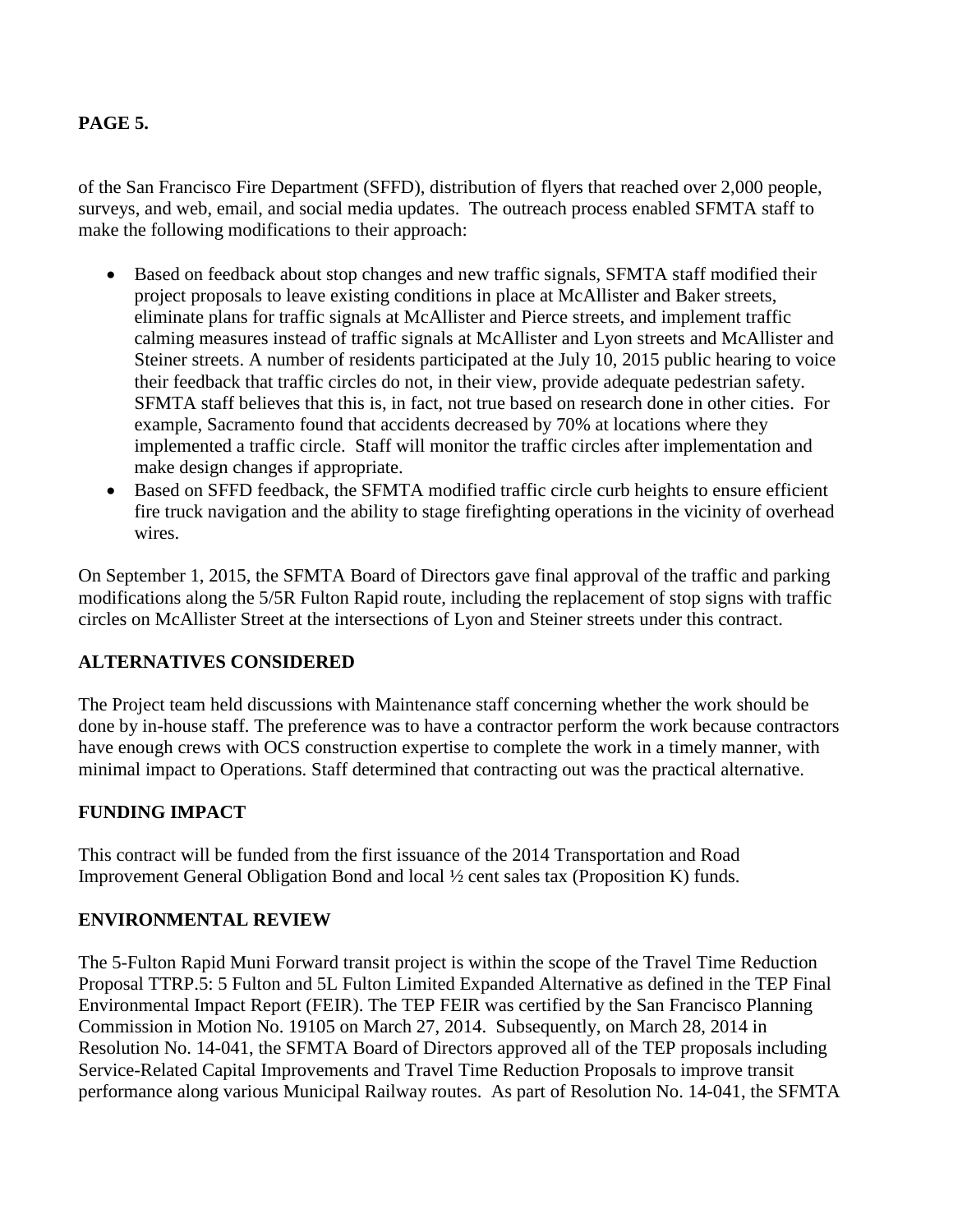#### **PAGE 6.**

Board of Directors adopted findings under the California Environmental Quality Act (CEQA), the CEQA Guidelines, and Chapter 31 of the Administrative Code (CEQA Findings), and adopted a Mitigation Monitoring and Reporting Program (MMRP). The San Francisco Planning Department Environmental Planning Division reviewed the proposed modifications to the TTRP.5 described here and determined that the proposed project is within the scope of the TEP FEIR. No new significant effects have been identified, there is no substantial increase in significant effects already identified, and no new mitigation is required for the project.

A subset of the TEP MMRP pertinent to the TTRP.5 is on file with the Secretary of the SFMTA Board of Directors.

### **OTHER APPROVALS RECEIVED OR STILL REQUIRED**

None

The City Attorney's Office has reviewed the calendar item.

### **RECOMMENDATION**

Staff recommends that the SFMTA Board of Directors authorize the Director of Transportation to execute San Francisco Municipal Transportation Agency Contract No. 1290R1, 5-Fulton Mid-Route Muni Forward Project, with Con-Quest Contractors, Inc., as the lowest responsive and responsible bidder, to construct capital improvements as proposed in the Transit Effectiveness Program to reduce delays to the 5 Fulton Route, in the amount of \$2,375,895, and for a term of 270 calendar days.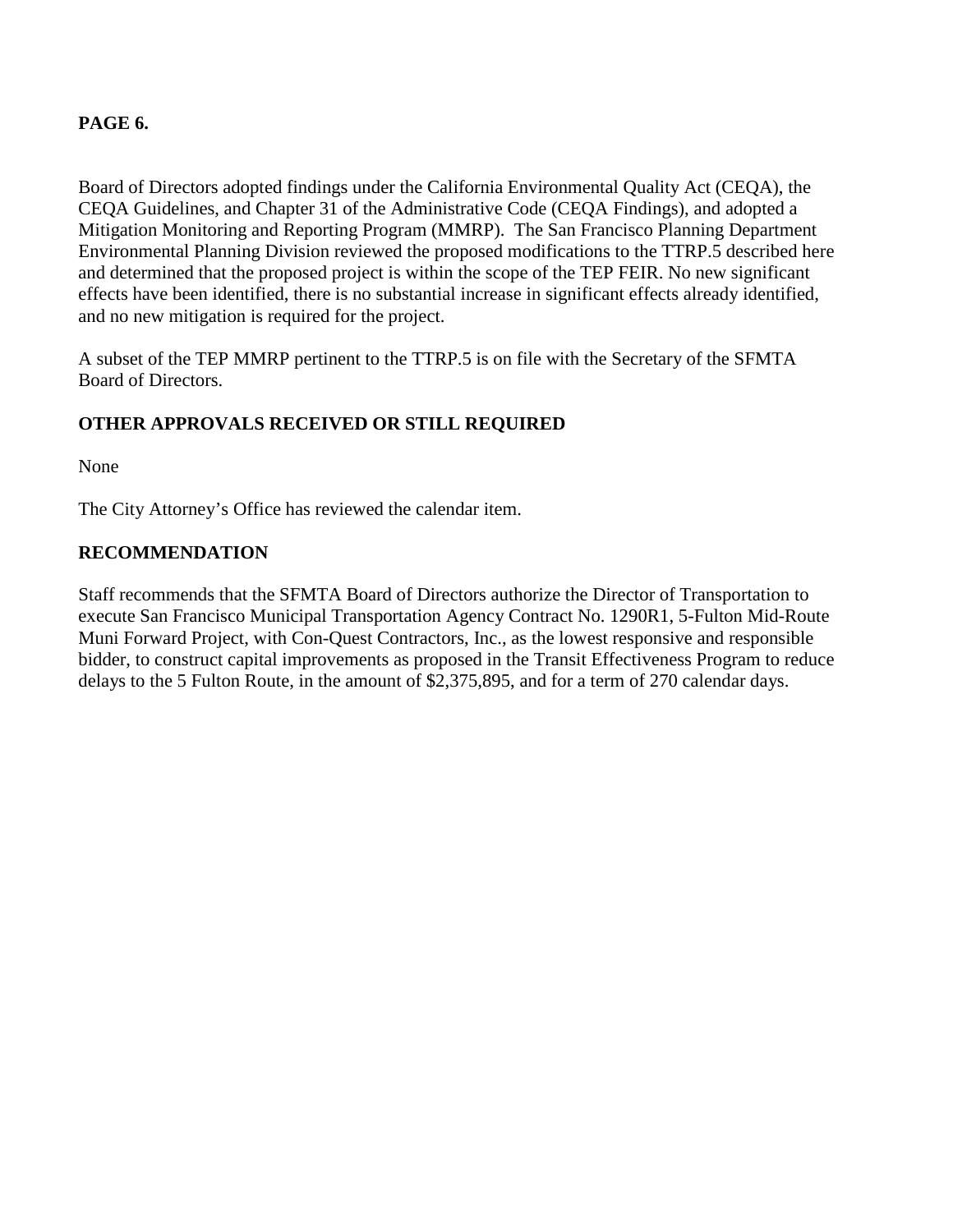#### SAN FRANCISCO MUNICIPAL TRANSPORTATION AGENCY BOARD OF DIRECTORS

#### RESOLUTION No.

WHEREAS, San Francisco Municipal Transportation Agency (SFMTA) Contract No. 1290R1, 5 Fulton Mid-Route Muni Forward Project (the Project), is part of SFMTA's Muni Forward Program, formerly known as the Transit Effectiveness Program (TEP), with a goal of reducing travel times and enhancing reliability across the SFMTA's transit network; and,

WHEREAS, The TEP report identified a variety of Travel Time Reduction Proposals (TTRPs), where, drawing from the Transit Preferential Streets Toolkit, which includes different engineering measures to improve transit service, engineering strategies are oriented to specifically address the delays transit vehicles experience along rapid routes; and,

WHEREAS, The 5-Fulton trolley bus line, identified in the TEP report, is a Rapid Network route and an important connector between the Richmond District and Downtown; the line carries almost 20,000 daily passengers at an average travel speed of 9 mph, and makes a complete service run in each direction from the beginning to the end of the route in about 50 minutes; and,

WHEREAS, On December 19, 2016, the Director of Transportation notified the SFMTA Board of Directors that he had authorized a bid call for Contract No. 1290R1 in accordance with Board Resolution No. 09-191, which delegated, among other things, the authority to issue bid calls to the Director of Transportation; and,

WHEREAS, On January 12, 2017, the SFMTA received and publicly opened two bids proposals in response to its invitation for bids; and,

WHEREAS, The SFMTA determined that Con-Quest Contractors Inc., located at 290 Toland Street, San Francisco, CA 94124, is the responsible contractor that submitted the lowest responsive bid in the amount of \$2,375,895; and,

WHEREAS, The Contract Compliance Office reviewed the bid proposals and determined that Con-Quest Contractors Inc, has made a commitment to achieve the Local Business Enterprise (LBE) subcontracting goal of 20% established for this contract and has met the LBE requirements by listing Bay Area Lightworks, JDB & Sons Construction Inc and Roadway Construction as the LBE subcontractors for the Project; and,

WHEREAS, Funding for the construction services under this Contract comes from the 2014 Transportation and Road Improvement General Obligations Bond and local ½ cent sales tax (Proposition K) funds; and,

WHEREAS, This project was analyzed in the Transit Effectiveness Project Final Environmental Impact Report (FEIR) certified by the San Francisco Planning Commission in Motion No. 19105 on March 27, 2014; and,

WHEREAS, Approval for traffic and parking modifications to implement various projects along the 5-Fulton Muni transit corridor included in the Service-Related Capital Improvements of the Muni Forward program, which was previously referred to as the Transit Effectiveness Project (TEP), relies on said FEIR, and information pertaining to the FEIR is set forth in a SFMTA Resolution No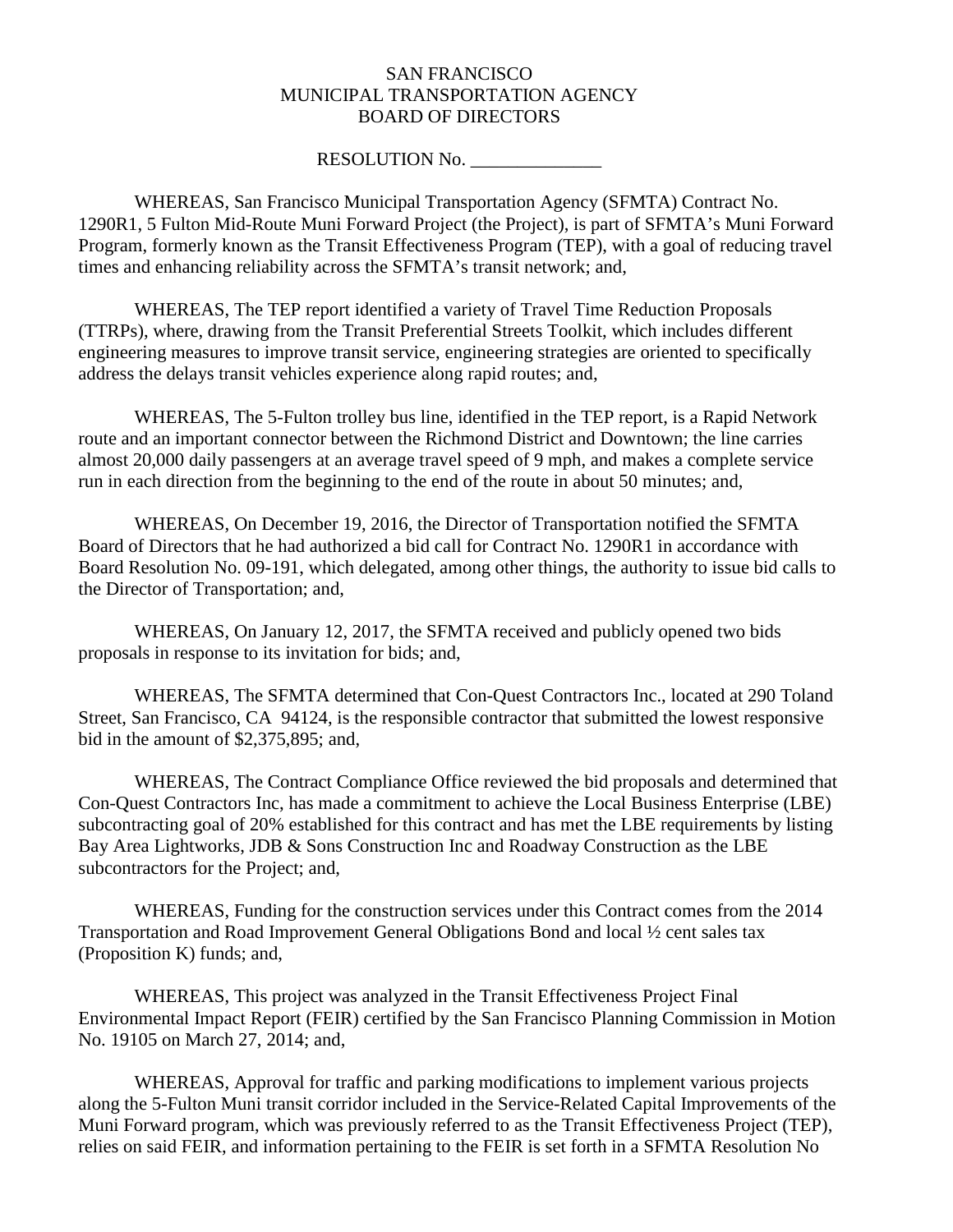14-041, adopted on March 28, 2014, which is on file with the Secretary to the SFMTA Board of Directors and incorporated herein by reference; and,

WHEREAS, As part of Resolution No. 14-041, the SFMTA Board of Directors adopted findings under the California Environmental Quality Act (CEQA), the CEQA Guidelines, and Chapter 31 of the Administrative Code (CEQA Findings) and a Mitigation Monitoring and Reporting Program (MMRP), which Resolution, CEQA Findings, and MMRP are on file with the Secretary to the SFMTA Board of Directors and are incorporated herein by reference as though fully set forth; and

WHEREAS, The SFMTA Board concurs with the CEQA Findings, and the Statement of Overriding Consideration, and most specifically as they relate to the 5-Fulton project that is the subject of this Resolution as identified in Resolution No. 15-122, adopted by the SFMTA Board on September 1, 2015; and,

WHEREAS, The SFMTA Board has reviewed the FEIR and CEQA Findings and finds that since certification of the FEIR, no changes have occurred in the proposed project or in the circumstances under which the project would be implemented that would cause new significant impacts or a substantial increase in the severity of impacts identified and analyzed in the FEIR, and that no new information has emerged that would materially change the analyses or conclusions set forth in the FEIR. The actions approved herein would no necessitate implementation or additional or considerably different mitigation measures that those identified in the FEIR; and,

WHEREAS, A copy of the CEQA determination, including a subset of the TEP MMRP pertinent to the project, is on file with the Secretary to the SFMTA Board of Directors, and is incorporated herein by reference; now, therefore, be it

RESOLVED, The SFMTA Board of Directors has reviewed and considered the TEP EIR and record as a whole, and finds that the proposed approvals herein are within the scope of the TEP and incorporates the CEQA findings contained in Resolution No. 14-041, including the Statement of Overriding Considerations by this reference thereto as though fully set forth, and be it further

RESOLVED, That the SFMTA Board of Directors authorizes the Director of Transportation to execute San Francisco Municipal Transportation Agency Contract No. 1290R1, 5-Fulton Mid-Route Muni Forward Project, with Con-Quest Contractors Inc., as the lowest responsive and responsible bidder, to construct capital improvements as proposed in the Transit Effectiveness Program to reduce delays to the 5 Fulton Route, in the amount of \$2,375,895, and for a term of 270 days.

I certify that the foregoing resolution was adopted by the San Francisco Municipal Transportation Agency Board of Directors at its meeting of February 21, 2017.

> Secretary to the Board of Directors San Francisco Municipal Transportation Agency

\_\_\_\_\_\_\_\_\_\_\_\_\_\_\_\_\_\_\_\_\_\_\_\_\_\_\_\_\_\_\_\_\_\_\_\_\_\_